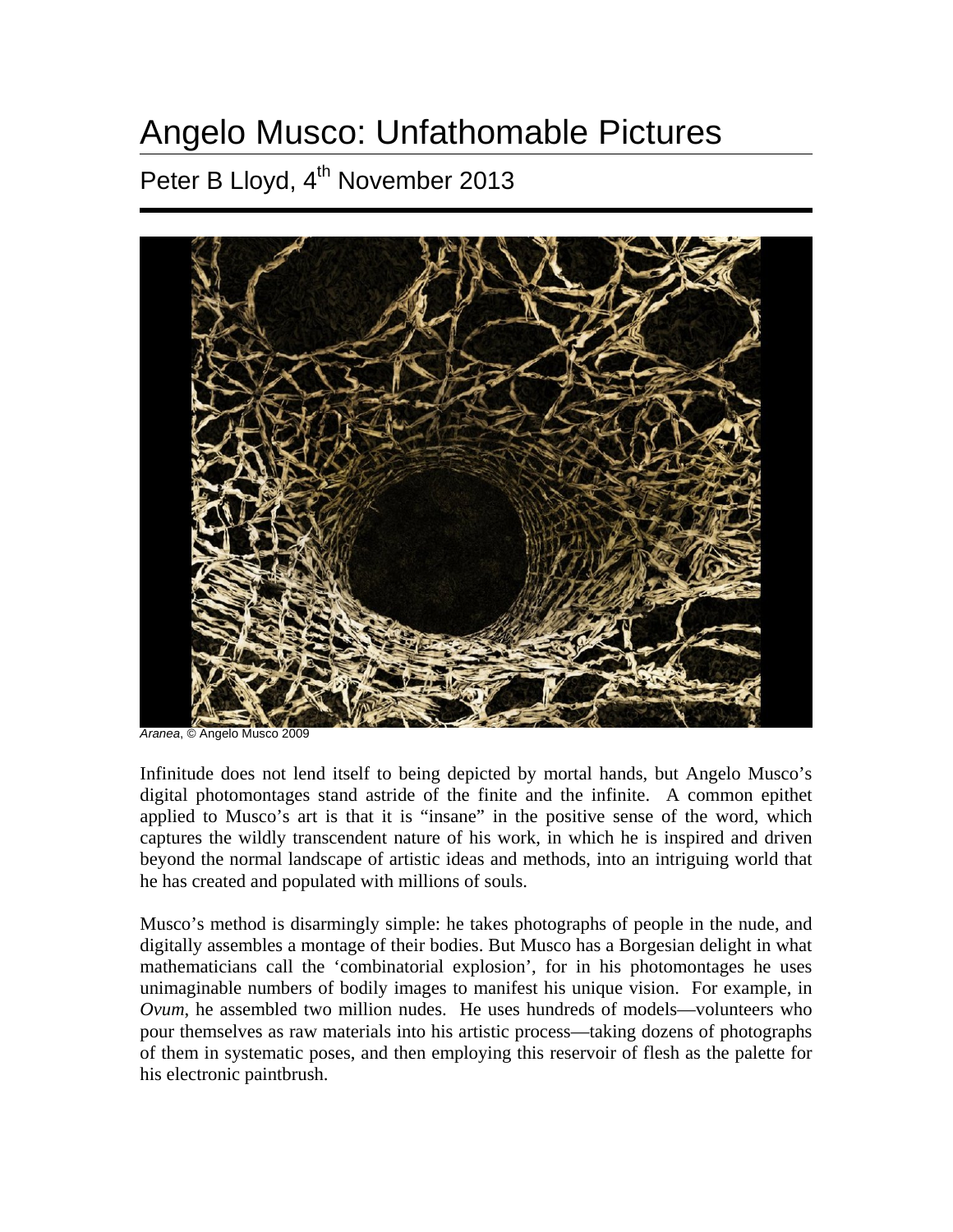What do two million writhing, naked bodies look like? It is not something that most of us can readily picture in our mind's eye. It is a construction that slips out of the penumbra of the brain's visual cognition, and glides towards the outer horizons of visual possibility, towards what can be conceived intellectually but not actually envisioned. Somehow Musco's mind has a grasp of this plenitude so that he can mould it into beautiful shapes on his computer.

A haunting beauty inhabits the deep and curvaceous forms that Musco kneeds from his mass of photographs. That alone would suffice to make him an interesting artist. What lifts his work into the category of the 'great' is the human texture—the limitless detail of bodies, faces, expressions, and souls. According to Musco, the atoms of his constructed world are not mere digitised bodies but the very souls that dwell on those bodies.

Who are those souls? Why are they there? I met some of them—indeed, became one of them—on October 19th, when the New York-based artist Angelo Musco held a photoshoot in London, his first in England. As I arrived at Sunbeam Studios, I was reminded of the film *Close Encounters of the Third Kind*, where random individuals are drawn, for reasons they cannot fathom, toward a specific mountain to meet emissaries from another world. In Musco's photoshoot, random individuals are likewise drawn to his visionary and vast act of creation for some reason that none of us can quite put our finger on.

During the five-hour shoot, Musco ordered the bodies into a series of structural forms. We models formed standing walls, circular discs flat on the floor, arches and columns also flat on the floor, and long chains. He has previously said his arranging of the bodies is like knitting, an analogy that seemed quite apt. Some aspects of the arranging were explicitly controlled by Musco, while other aspects were left to chance and the whim of the models.

The written pre-shoot instructions advice that models should "look after your own personal hygiene", hardly necessary for the pleasant people who volunteered to be models for the day, but it does indicate the degree of physical intimacy that strangers found themselves in during the poses. In one pose, my head rested on the cold and flabby buttock of a hairy gentleman. In another pose, my head ended up nuzzled between the thighs of the charming young lady who had introduced me to Musco's web site (when we modelled together for *Spirited Bodies*). It was really rather random: one moment, I was nose-to-testicle with a bony male body, and the next I was spooning a very pretty lady of a certain age. There was polite conversation about the mechanics of lying on top of each other on the hard concrete floor: "Would you mind moving your leg a bit, please, it's too much pressure on my arm." At first, people seemed politely to keep their hands to themselves, but gradually as we warmed to the safe and friendly atmosphere, people draped arms and legs over each other's bodies, which allowed both more physical comfort and greater visual interest in the photographs. Whilst it might look orgiastic in the photographs, everyone behaved impeccably with no inappropriate forms of touch.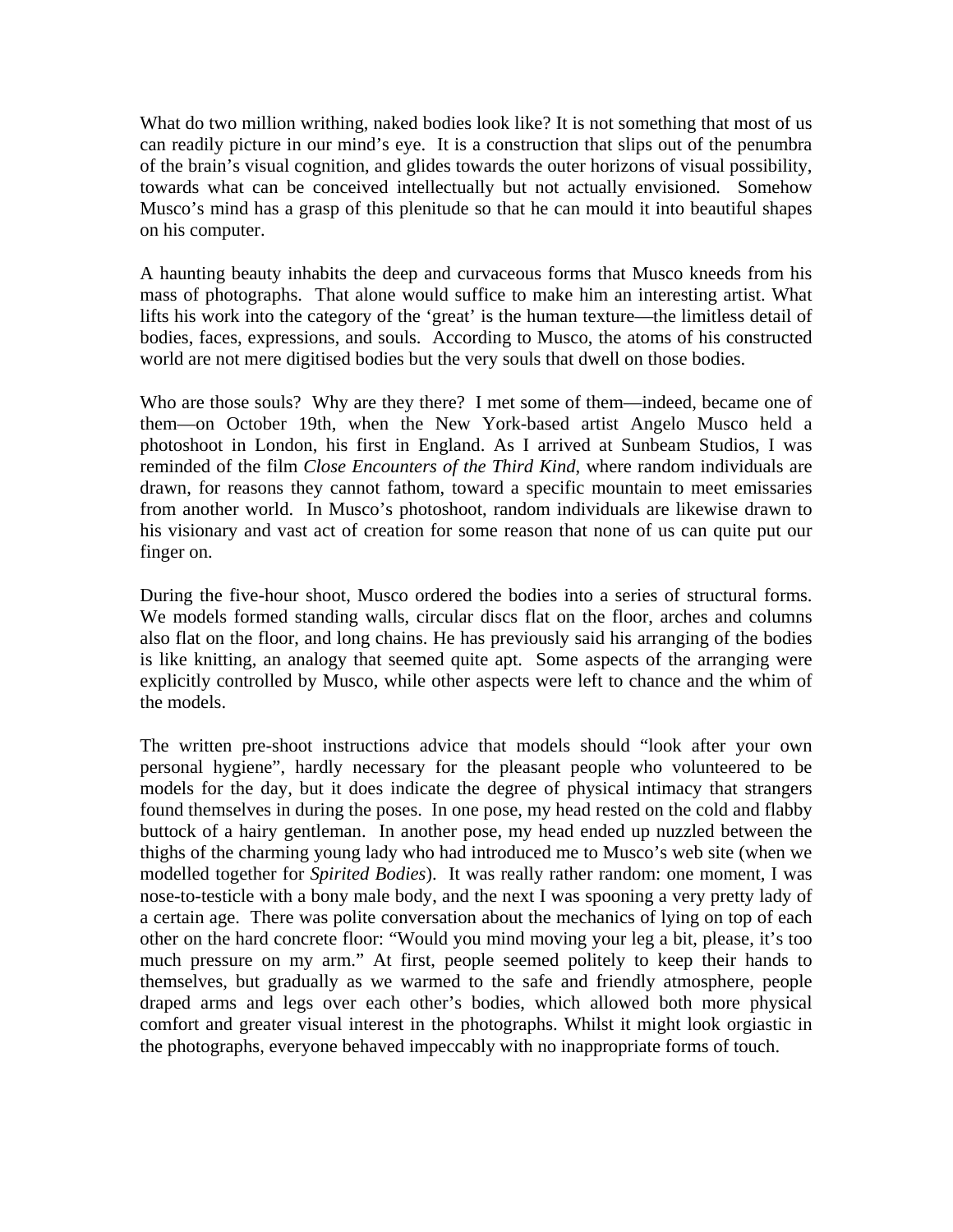Musco organises the bodies up to a point, but allows individual initiative in the details of limb position. When we were posed into large circular discs on the floor, our direction was to form a tight bundle, leaving no white space visible between the bodies. People self-organised themselves on the floor, squeezing up against one another to block out the white space. Musco's assistants moved a few limbs to fill in small gaps that had appeared, but otherwise left the pattern of torsos and limbs to find its own way, like a many-bodied amoeba flowing into the space. In the posing of the columns and chains, he was more prescriptive: we had to lie in perfectly straight rows, with our arms outstretched onto the next body in the line, with arms wrapped around legs to form a linked chain. We could lie face-up, face-down, or sideways, as long as we were each a straight link in a straight chain.

As I mentioned earlier, Musco thinks of the units of his pictures as souls rather than bodies. It was therefore interesting that he gave no directions as to facial expression or frame of mind to adopt. So people were just themselves. This randomness adds an almost fractal complexity to the pictures. Not only are the bodies all different but each person in each pose is expressing whatever is going on in their own personal mind at that moment. There is no mechanical uniformity that the viewer can abstract away to make the pictures easy to digest , but instead an imponderable plethora of faces, expressions, gestures, each one pulling you into the unique life-story of that naked soul. In one chainlink, a woman's head turns away from the feet of the man she is clasping; one man nuzzles his face into a woman's bottom, another clasps his neighbour's ankles. This haphazardness within an overall coherent structure gives Musco's pictures their biomorphic realism. In *Xylem*, for example, the bodies in his photomontage bind to each other in a directed way that is nonetheless random in its details, which mirrors the way that the roots of a tree follow their hydrotropic instincts and tunnel willy-nilly towards the water in the soil.

Who has not watched bees scurrying about their affairs, each bee seemingly running and flying at random, but all guided by a network of signals to enable the colony as a whole to function with a single purpose? Angelo Musco is the 'spirit of the beehive' of his nest of models, where each soul lies down with a arbitrary placing of body parts, and yet his gentle directions steer people into the structural forms that he subsequently uses as the building blocks of his vision inside the computer.

Nature can sometimes be challenging rather than pretty. Indeed, Musco says his traumatic birth experience informs his work. Some people have commented that Musco's piles of bodies are redolent of the Nazi death camps; and others are put in mind of buckets of maggots wriggling over one another. The polymorphous potential of the human nude allows it to be any of these things: fish, roots, columns, archs, or maggots!

Musco's genius lies in the unfathomable depth and scale of his constructions, as well as in the biomorphicity of his directed haphazardness—and the gentle moulding of this raw material into natural forms that resonate fractally with their tiniest details. As many people have exclaimed, his work is "insane"—but it is richly and rewardingly so.